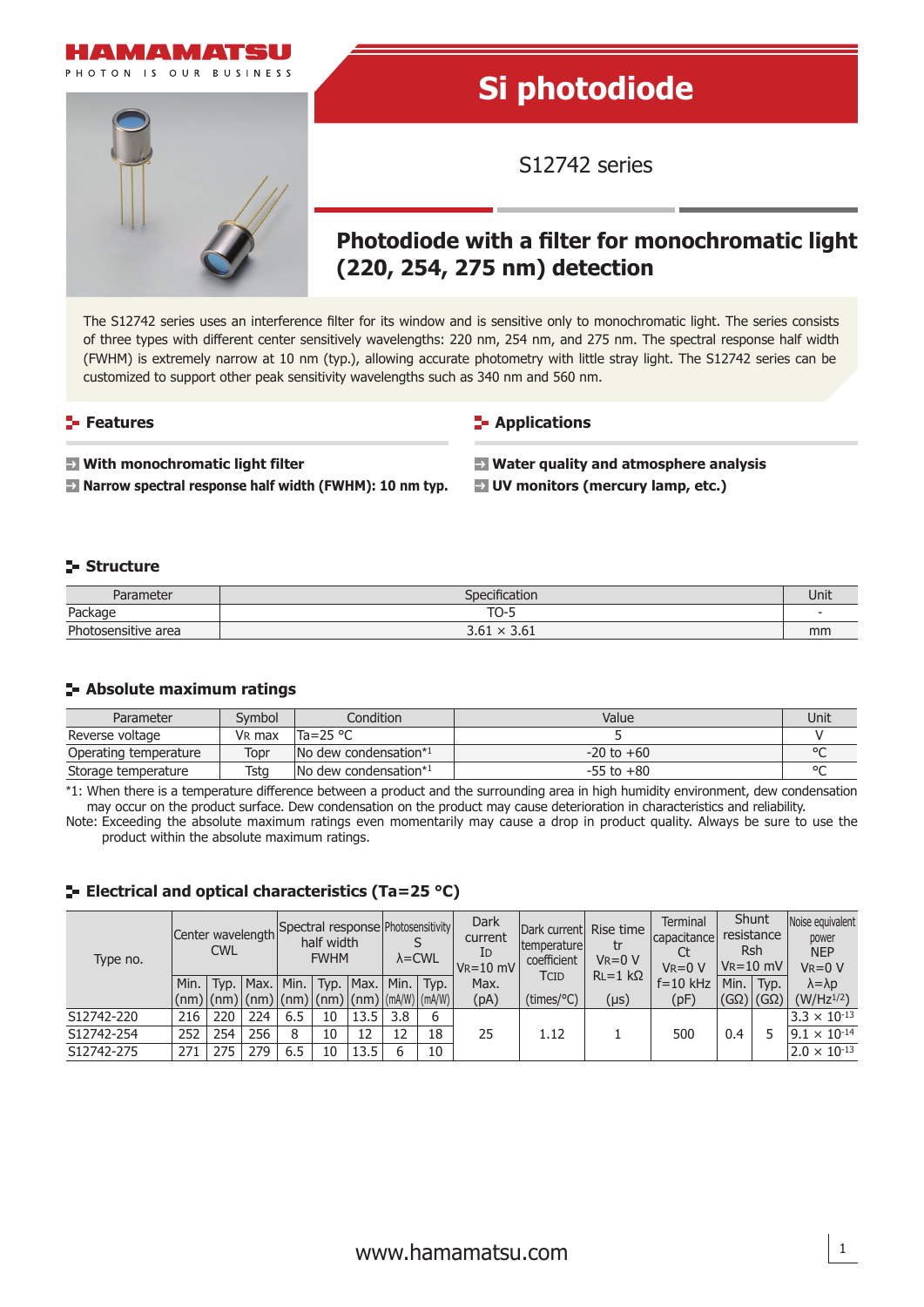# **Spectral response**











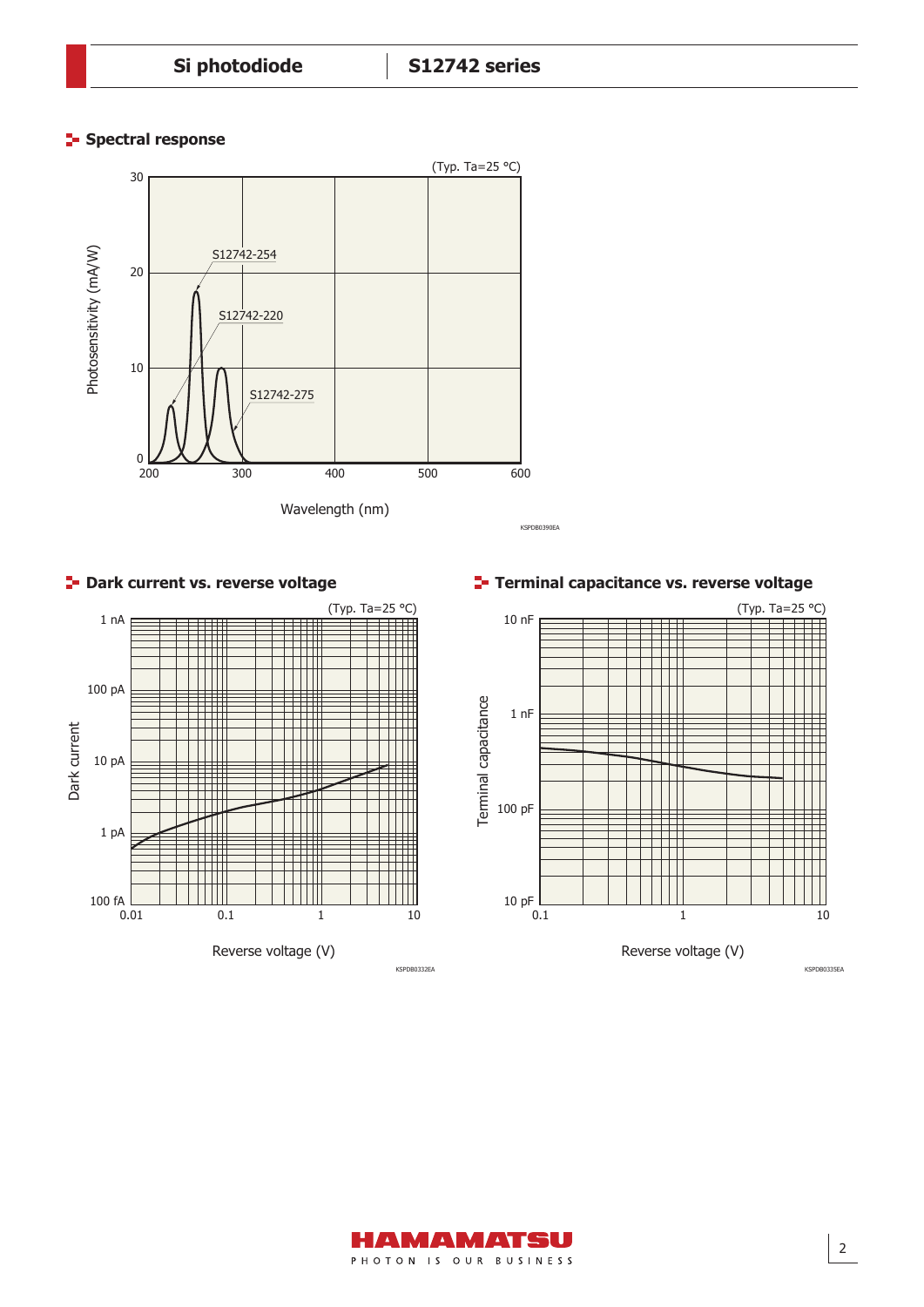### **P** Dimensional outline (unit: mm)





Tolerance unless otherwise noted: ±0.2



Distance from photosensitive area center to cap center -0.3≤X≤+0.3 -0.3≤Y≤+0.3

The glass window may extend a maximum of 0.2 mm above the upper surface of the cap.

KSPDA0205EA